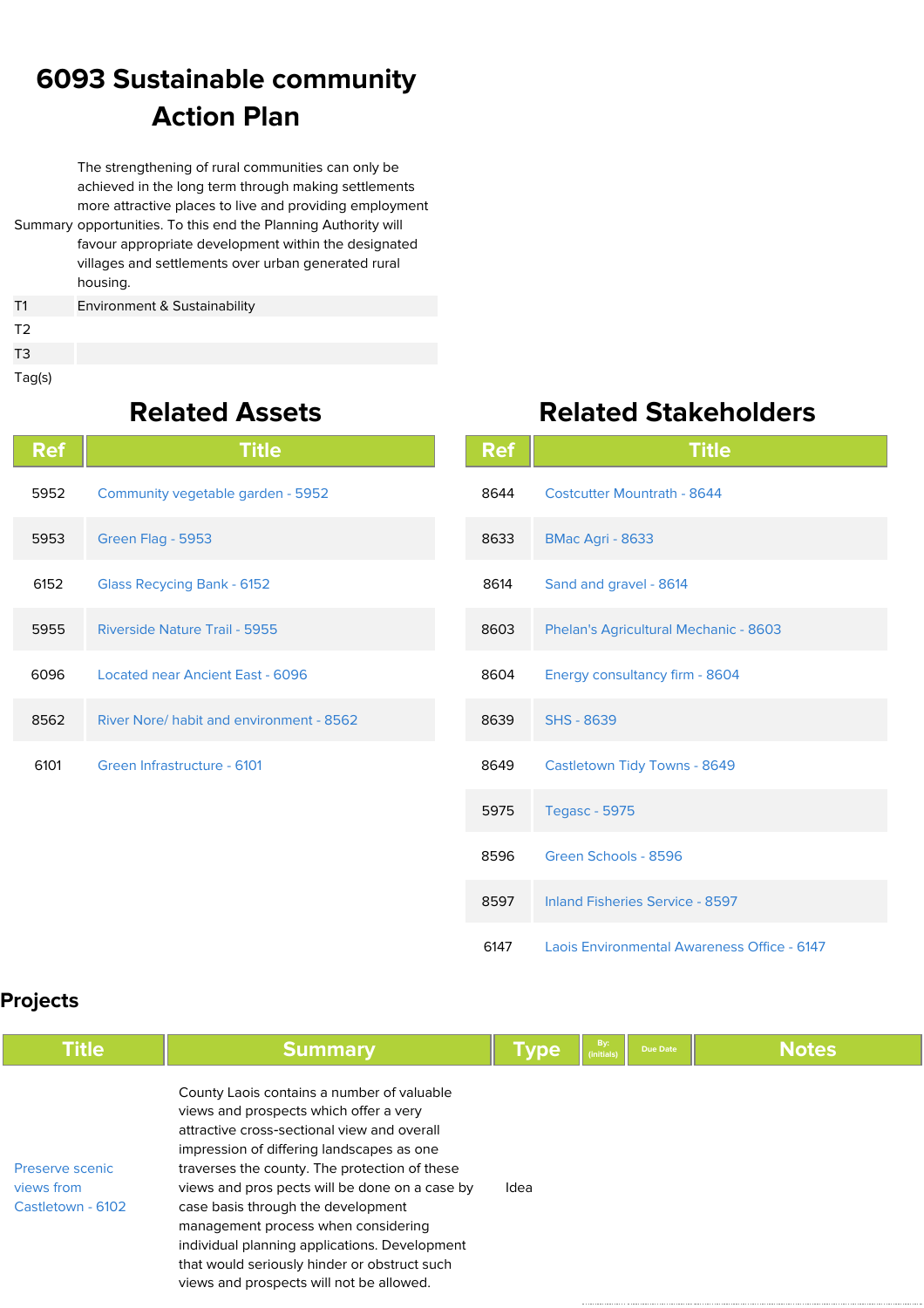| <b>Expand Riverside</b><br>Nature Trail - 8594                 | A study to consider how to develop and<br>enhance the riverside trail. This could increase<br>the number of visitors to the area.<br><b>T2:</b> Habitats & Environment<br>T3: Habitats & Biodiversity                                                                                                                                                                              | Idea |  |  |  |
|----------------------------------------------------------------|------------------------------------------------------------------------------------------------------------------------------------------------------------------------------------------------------------------------------------------------------------------------------------------------------------------------------------------------------------------------------------|------|--|--|--|
| <b>Collaboration on</b><br>rennovation of old<br>mill - 8595   | A project that would help the current owners of<br>the mill to rennovate the building. Local<br>stakeholders could support the golfclub and<br>provide ideas on the best way forward.<br>T2: Habitats & Environment<br><b>T3:</b> Sustainable Local Living                                                                                                                         | Idea |  |  |  |
| <b>Protecting Natural</b><br>envionment and<br>heritage - 6095 | According to the Laois Development<br>PlanFacilitating the maintenance, restoration<br>and upgrading of cultural and natural heritage<br>of communities, environmental upgrading and<br>general actions to enhance the environmental,<br>amenity and physical attributes of communities.                                                                                           | Idea |  |  |  |
| Renweable energy<br>project - 8585                             | A study to determine the feasibility of<br>introducing more renewable enrgy sources into<br>the community. This would allow Castletown to<br>become a sustainable community. The study<br>could determine if solar lighting could be used<br>for streetlights etc.<br>T2: Waste & Resource Efficiency, Energy &<br><b>Climate Change</b><br><b>T3:</b> Community Energy Generation | Idea |  |  |  |
| <b>Manage Biodiversity</b><br>area - 4962                      | Manage Biodiversity area along River path.<br>There is a wealth of flora and fauna in the area<br>and this needs to be preserved and protected.<br>This could boost eco-tourism and help to<br>protect the local environment.<br><b>T2: Habitats &amp; Environment</b><br>T3: Habitats & Biodiversity                                                                              | Idea |  |  |  |
| De-silt River - 4963                                           | Silt buildup has made what once was a great<br>paddling/swimming spot hazardous.                                                                                                                                                                                                                                                                                                   | Idea |  |  |  |
| Riverbank jetty - 4964                                         | To prevent erosion and this would allow more<br>people to use the river for sports etc.                                                                                                                                                                                                                                                                                            | Idea |  |  |  |
| Litter in river - 4967                                         | Litter in the river. This means that the river is not<br>attractive to visitors and potentially impacting on<br>the tourism sector. It is also very bad for the<br>environment. The river needs regular clean-ups.                                                                                                                                                                 | Idea |  |  |  |